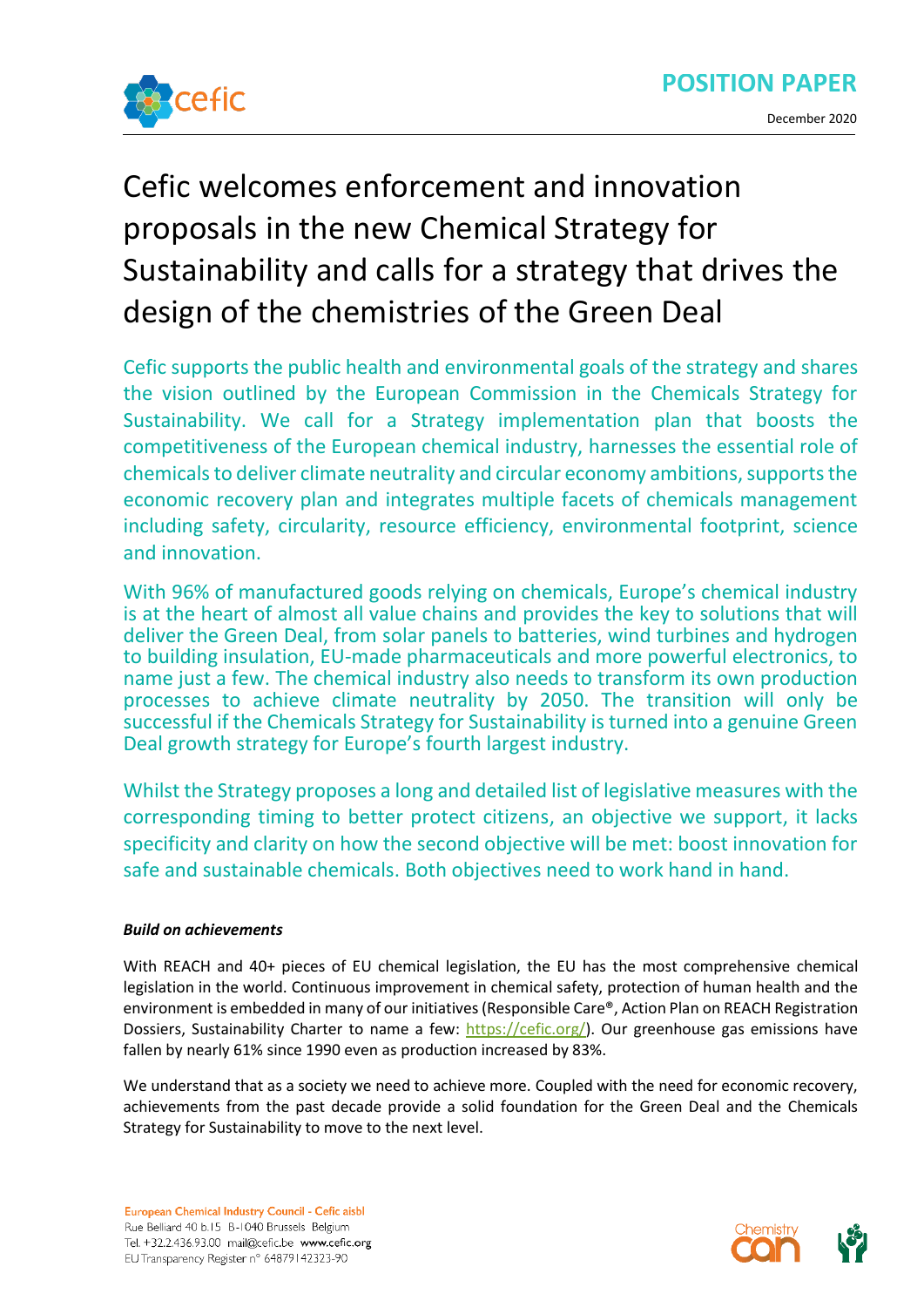# *Greater policy coherence needed to drive Green Deal investments and EU-made solutions*

Cefic underlines the role that innovation will play to manage the transition. To be a success, innovative EU homegrown solutions need to lead to unprecedented scales of investments in the kinds of innovation and sustainable chemistry that are vital to achieving a climate neutral, circular, digital, safer, cleaner and strategically autonomous Europe. This transformation requires massive investments founded on a clear business case.

Policy coherence and regulatory stability are essential; uncoordinated policy simply risks 'outsourcing' the Green Deal technology solutions to other parts of the world. Regulatory predictability is also an indispensable precondition for investors' trust and decision-making.

Innovation includes but is not limited to substituting certain classes of chemicals; it is also about new processes, new feedstocks, new applications, new sources of energy, new high-performance materials, etc. that address societal needs and expectations.

#### *Beyond "Hazardous", "Safe and Sustainable by Design"*

Cefic welcomes the new "Safe-and-Sustainable-by-Design" paradigm, including the establishment of a support network and the development of criteria that will guide the development of 'the chemistries of tomorrow'. It will be important to ensure that the approach is designed in a way that enables the majority of industry to successfully manage this transition and continue to deliver performing products.

- Safety of a product needs to be confirmed at an early stage of product development. Building on the REACH database and other tools, there is an opportunity to develop predictive toxicology tools to accelerate chemical safety testing while minimising animal testing, and to support the move to less hazardous chemicals where technically and economically possible, in particular considering an increased circulation of materials and the need for reducing the energy use. Banning or restricting the use of chemicals based on their hazardous properties alone does not take the full picture into account. It can even be counterproductive to sustainability goals.
- Instead, product sustainability assessment must consider the full life cycle and include as much as possible circularity (including durability), resource-efficiency, energy use, water and land use, contribution to greenhouse gas emissions reduction as well as other main societal needs, in addition to hazard, use and exposure information. Different value chains may require different criteria. Such assessment should build on product sustainability assessment methodologies that European chemical companies have already spearheaded. Next to functional requirements and safety, sustainability assessment should be a core element of any alternative assessment when substitution decisions are made.
- In addition to reducing the overall environmental footprint, this Strategy should contribute to stepping up safe recycling and re-use of materials to keep them in a circular economy by addressing 'legacy substances', exploring innovative digital solutions and standards to 'track and trace' these substances along the value chains and enabling the production of high-quality recycled materials. Further, the Chemicals Strategy for Sustainability needs to go together with the Sustainable Products Initiative.
- The CSS appears to place significant emphasis on "hazardous" substances without due consideration of uses and exposure. For example, high-performance, durable materials such as those needed for offshore wind turbines often rely on persistent chemicals. What matters is that such chemicals are not emitted to a level that causes harm, now or in the future, do not degrade and can be recycled at the end of their service life.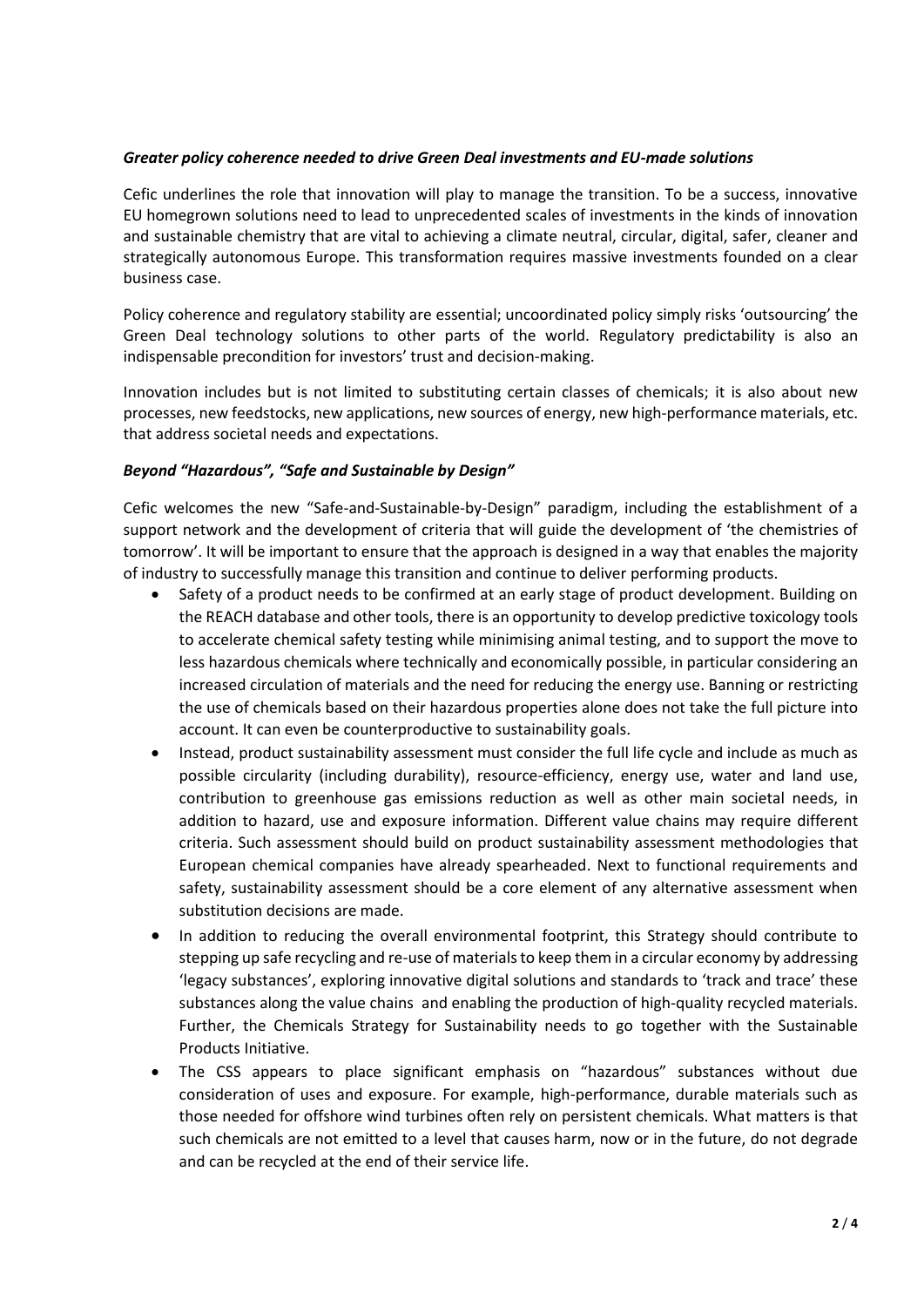## *Step up enforcement*

Europe needs a strong and coordinated enforcement policy particularly to address imports, including via online sales which account for the majority of non-compliances with product-related legislation. Enforcement is Achille's heel of chemicals legislation today. Coordinated enforcement projects across Member States need to be launched, in cooperation with industry, and enforceability as well as proportionality of regulatory measures needs to be ensured before a regulatory proposal is adopted to ensure a level-playing field. Effective and efficient use of digital tools should be pursued.

# *A predictable regulatory agenda*

With more than 50 actions requiring legislative changes, the Strategy will have far-reaching consequences. Europe has the most comprehensive knowledge database on chemical hazards and risks globally. REACH has been shown to deliver results even as the details of its implementing conditions continue to evolve. The European Chemical industry is highly committed to implement REACH and work on areas that require improvement. This is why Cefic calls for only a targeted re-opening of REACH and CLP that builds on what has been successfully achieved and does not re-invent the foundations. This is also needed to manage uncertainty while preventing a widening of the regulatory gap between the EU and other regions.

# *Details matter*

New concepts such as "essential uses" or "mixture assessment factor" need to be well thought through before being enshrined in legislation. They should not hamper regulatory predictability, inadvertently prevent other Green Deal objectives from being attained, or inhibit the chemical industry's transformation. Of particular concern is the proposed broad application of "generic risk management" which disregards exposure and use considerations, and could run counter to more targeted, sector-specific legislation (occupational health and safety, cosmetics regulation, construction products legislation, etc).

Definitions and criteria will be crucial. "Hazardous" does not equal SVHC, not even substance of concern. In addition, managing chemicals based on a good understanding of their uses and of potential exposure should continue to be at the core of risk management. More generally, science and data need to remain at the heart of decision-making.

#### *Smoother processes*

Cefic looks forward to better use of resources, as well as increased efficiency and predictability via the One Substance, One Assessment proposals. Divergent regulatory opinions on the hazards and intrinsic properties of chemicals need to be avoided, while risk assessment is often sector-specific. In addition, national and EU agencies need to better coordinate their activities.

#### *Strengthen international cooperation*

The objectives of the Strategy are best served by intensifying global action in favour of a sound and harmonised management of chemicals. The challenge will be for the EU to demonstrate leadership without disconnecting from other important markets, especially those with high grow rates, and maintaining some global harmonisation for a global industrial sector.

#### *Informed decision-making*

The details of implementation of the proposals to come will be crucial as measures aiming at strengthening the EU chemicals policy framework are proposed. Different options should be openly considered.